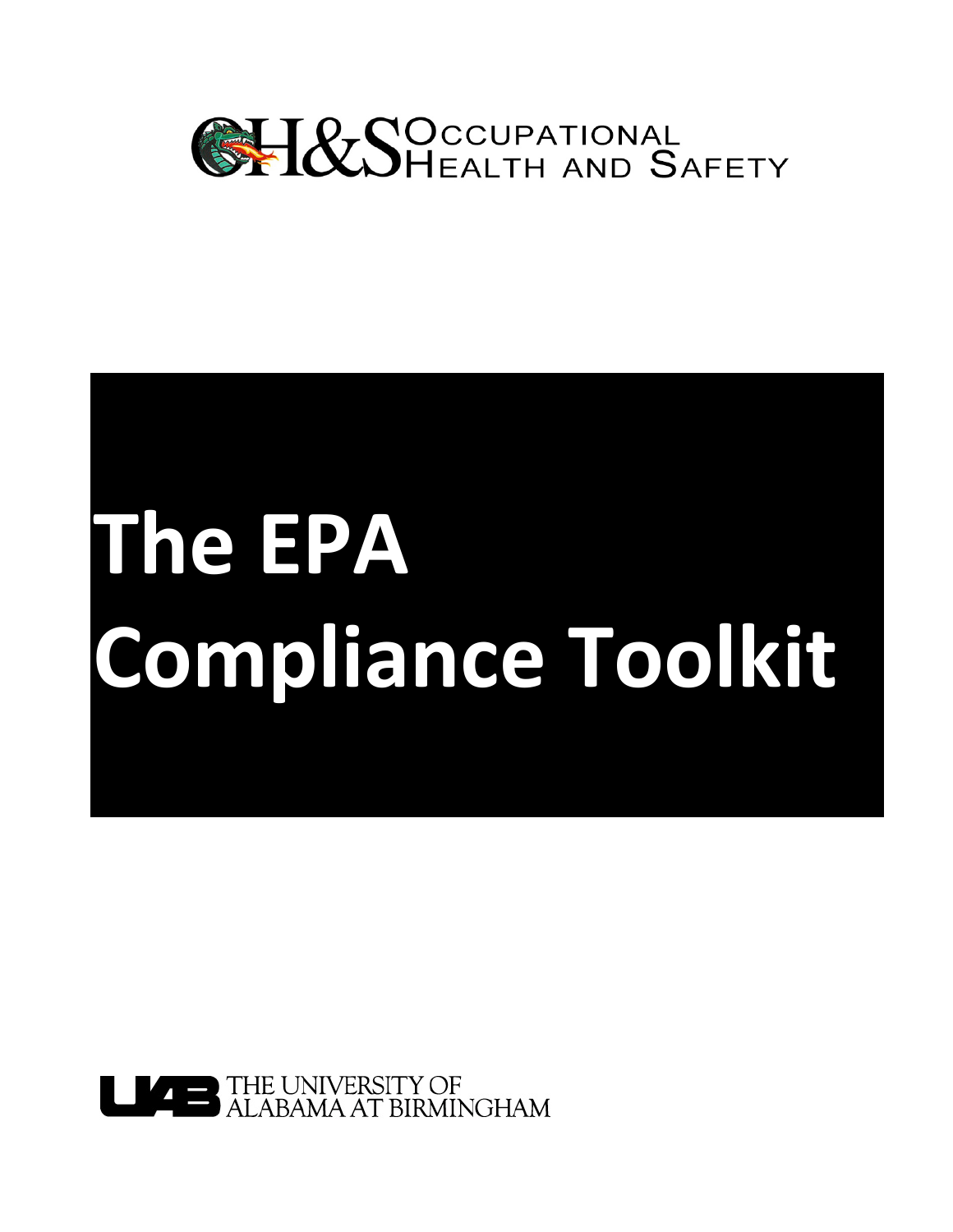#### **The
Program**

Recently, the EPA has directed enforcement initiatives at colleges and universities and the result has been significant fines and penalties on schools in the northeastern and mid-west EPA regions. Larger fines have ranged from \$500,000 to more than \$2 million in recent multi-media inspections (a joint approach to several environmental
media,
such
as
air,
water,
and
land).

Now the EPA has focused its attention on the southeast. In an effort to both comply with regulations and avoid potentially significant fines, UAB is participating in a new cooperative program with EPA and other colleges and universities in the southeast. Referred to as the EPA Voluntary Compliance Program, it allows participating schools in the region to essentially inspect each other using their own trained auditors and expert consultants. Then, the college or university self-reports to the EPA any violations found and a plan to correct the problems, with the understanding that this may mitigate EPA imposed fines.

UAB is scheduled for our first in-depth peer audit in the spring of 2009 and will include campus laboratories, maintenance areas and equipment, art departments, as well as areas where we generate, manage or store regulated waste. Faculty and staff will be asked questions and be asked to produce training records or other documentation related to an EPA audit. However, we do have a little time to prepare before the inspection team arrives.

To help with preparation, UAB Occupational Health and Safety (OH&S) began meeting with departments all over campus, offering training programs and distributing a "toolkit" of information to help affected departments prepare for the inspection and maintain ongoing compliance with EPA regulations. If you have questions concerning the EPA Peer Audit Program and would like to know how it might impact you or your department, you can visit the OH&S web site www.healthsafe.uab.edu or call 934-2487.

The audit is currently scheduled for March  $30<sup>th</sup>$  through April 3, 2009.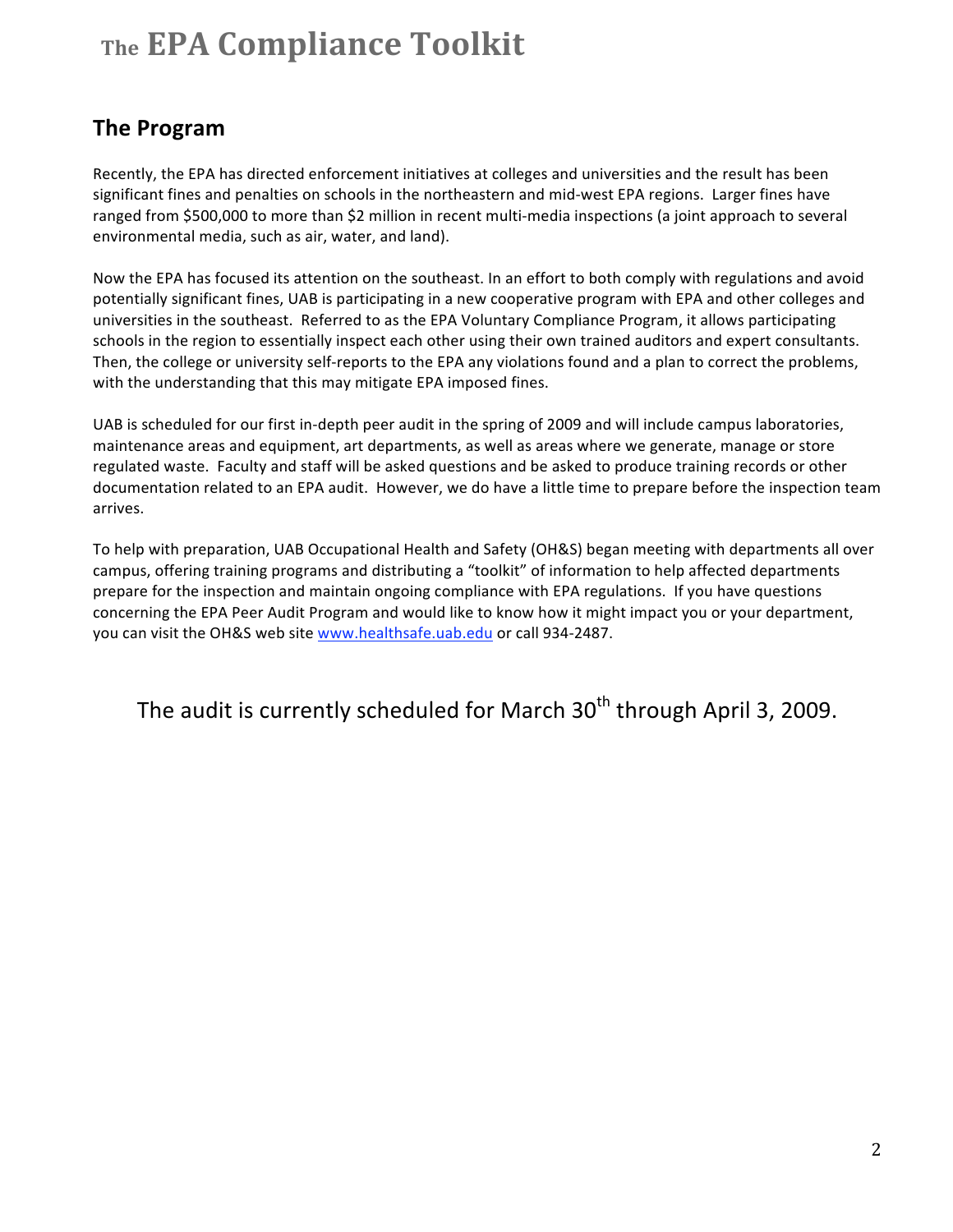#### **The
audit
process**

The following is a brief description of the EPA Peer Audit process that is scheduled to take place on the UAB campus
in
the
spring
of
2009:

A schedule and the locations of campus spaces\areas that are to be audited will be distributed to the campus community prior to the start date of the audits.

The outside auditors, consultants and UAB OH&S staff who have been trained in the EPA peer audit process will set
up
an
Audit
Command
Center
to
coordinate
the
campus
inspections.

UAB
OH&S
staff
will
always
escort
EPA
Peer
Auditors
and
consultants
during
the
inspections.

Auditors will ask specific questions related to the type of work that is performed in any inspected space\area. Anyone working in the area may be asked questions. Data collected during the audit will be used to generate a final
report
that
will
be
submitted
to
the
EPA.

The
auditors
will
address
the
main
compliance
items
listed
below:

- Medical or infectious waste,
- Hazardous
waste
- Management
of
satellite
accumulation
areas
- Universal waste
- Training
with
emphasis
on:
	- **•** Documentation
	- **•** Proper signage
	- **Labeling**
	- **■** Storage
	- Waste
	container
	management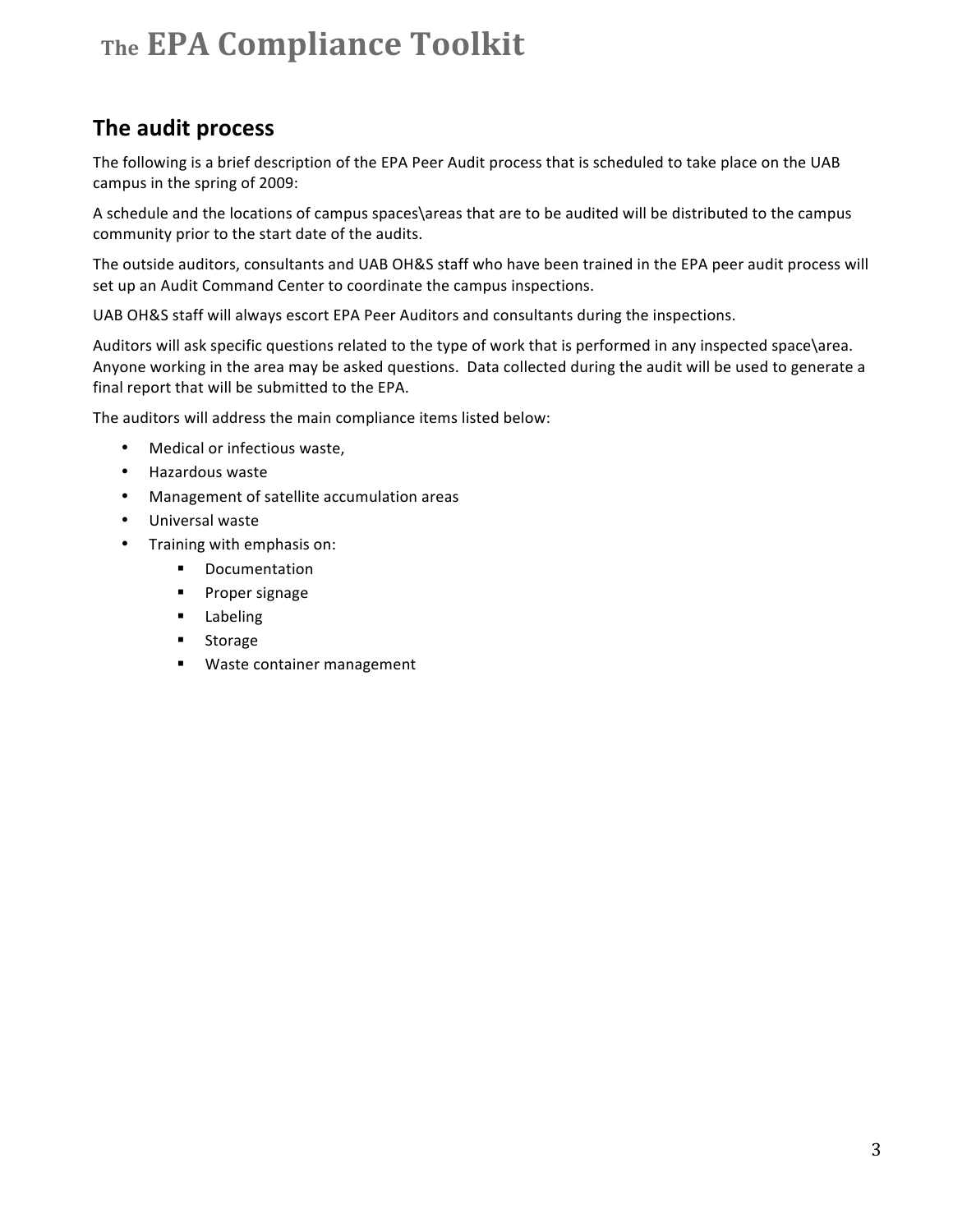#### **What
are
your
responsibilities?**

Regulations are written in such a way that fines and penalties may be levied against an institution or the researcher, as the generator of hazardous waste. This has happened many times in the past and it is therefore extremely important to adhere to the policies established in the Chemical Safety and Waste Management Manual.

Some
things
you
should
be
aware
of
include:

- Be sure everyone in your area having responsibility for hazardous waste handling has been properly trained
according
to
instructions
in
the
manual
and
that
training
has
been
documented.
- Ensure that bottles or collection containers are in good condition and are compatible with the material being contained in them. Collection containers must be closed at all times unless you are adding waste.
- Keep waste types separated to the fullest extent possible. (e.g. do not mix solvent waste with metal waste unless
it
is
an
integral
part
of
the
experiment).
- Label the container with the contents of the waste as soon as waste is added. Be as specific as possible as to content and percentages of chemicals contained in waste. A label that says "organic waste or solvents" is
not
allowed
- Date the container when it is 90 to 95% full and do not overfill containers.
- Be sure and maintain all manifest records on past disposals to the waste facility and remember that waste that is corrosive, reactive, ignitable (flammable) or contains a toxic constituent such as lead, chromium, silver, chloroform, benzene is considered hazardous and must be manifested to the waste facility. If you are
unsure
if
a
material
or
mixture
of
chemicals
is
a
hazardous
waste
please
contact
the
Hazardous Materials
Facility
at
4‐3797
or
Chemical
Safety
at
4‐2487
- Store waste in a secure location under strict control of laboratory staff and away from high foot traffic.

Lab audits have indicated that improper labeling, open containers, and containers in poor condition are the more noted
items
that
need
attention.

Remember
that
signs
of
spilled
material
at
the
base
of
containers
are indications of a potential release to the environment in the eyes of a regulatory official. Should you have any other
questions
or
need
assistance
please
contact
Chemical
Safety
at
4‐2487.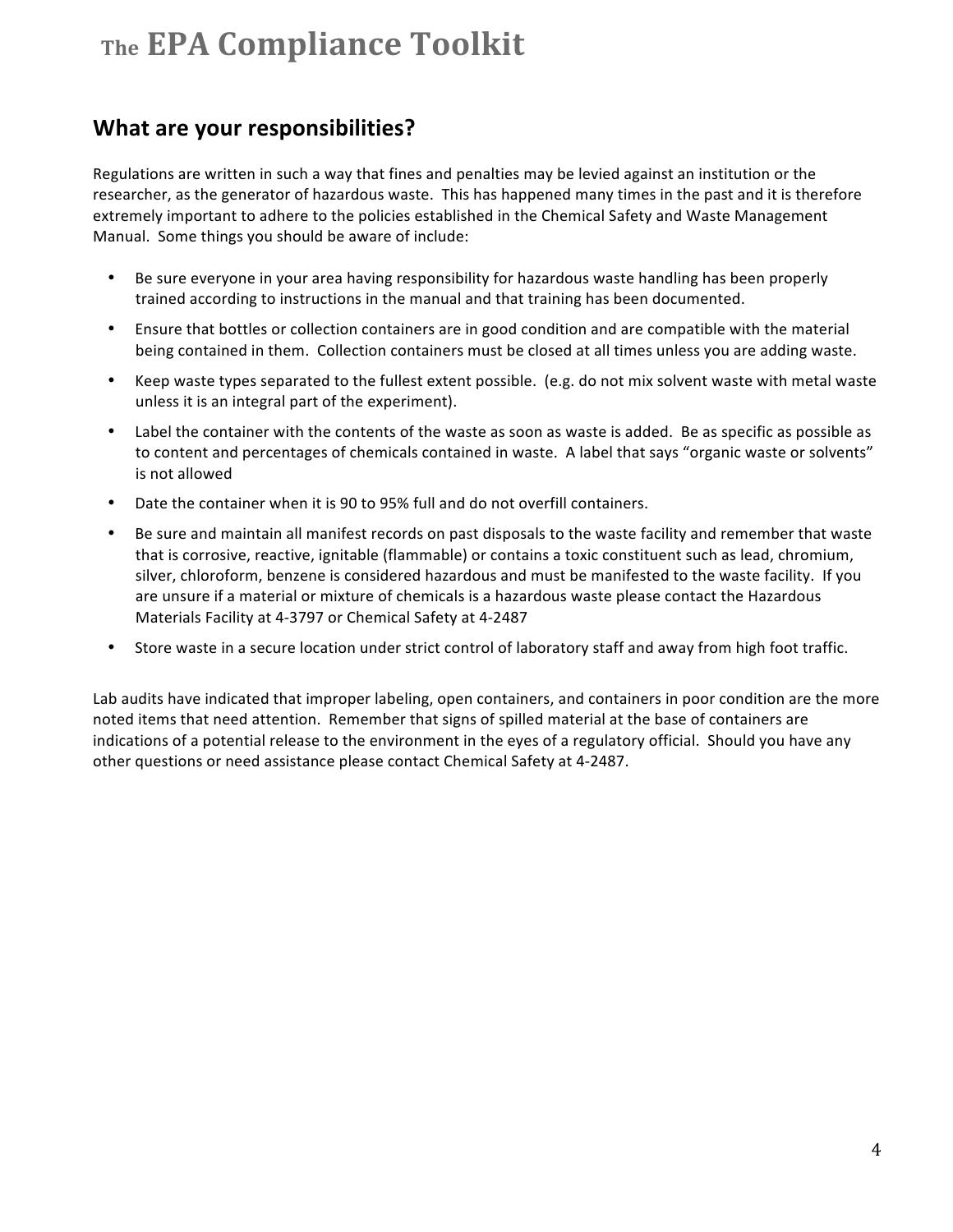#### **Training
for
Labs**

Training lab personnel on the proper handling of hazardous chemicals and hazardous waste doesn't have to be time-consuming. This type of training, however, is an annual requirement of the Resource Conservation and Recovery Act (RCRA) and the Occupational Safety and Health Administration (OSHA). Training can take the form of classroom training, web-based training and even on-the job training. But it must always be documented.

- Only individuals who are trained in the hazards of the materials they could be using should be permitted to use these materials. MSDSs provide supplemental information, but should not be used in lieu of formal
training.
- Training should include the use and selection of proper personal protective equipment; laboratory safety equipment, such as fume hoods, emergency eyewash and shower units; emergency evacuation routes and
spill
response
procedures.
- Persons working in laboratories should be trained, before they start work, in all aspects of laboratory safety,
including
laboratory‐specific
practices.
- Annual training programs for laboratory workers should be conducted. Integration into laboratory orientation
and
other
annual
programs
should
be
considered.

All required training is available through OH&S. Please go to www.healthsafe.uab.edu and click on the Education and
Training
tab
for
more
information.

## **Training
for
Non‐Lab
Areas**

Training personnel on the proper handling of hazardous chemicals and hazardous waste doesn't have to be timeconsuming. This type of training, however, is an annual requirement of the Resource Conservation and Recovery Act (RCRA) and the Occupational Safety and Health Administration (OSHA). Training can take the form of classroom training, web-based training and even on-the job training. But it must always be documented.

- Only individuals who are trained in the hazards of the materials they could be using should be permitted to use these materials. MSDSs provide supplemental information, but should not be used in lieu of formal
training.
- Training should include the use and selection of proper personal protective equipment; safety equipment, such as fume hoods, emergency eyewash and shower units; emergency evacuation routes and
spill
response
procedures.
- Persons working in areas where hazardous chemicals are used should be trained, before they start work, in
all
aspects
of
safety,
including
job‐specific
practices.
- Annual training programs for workers should be conducted. Integration into orientation and other annual
programs
should
be
considered.

All required training is available through OH&S. Please go to www.healthsafe.uab.edu and click on the Education and
Training
tab
for
more
information.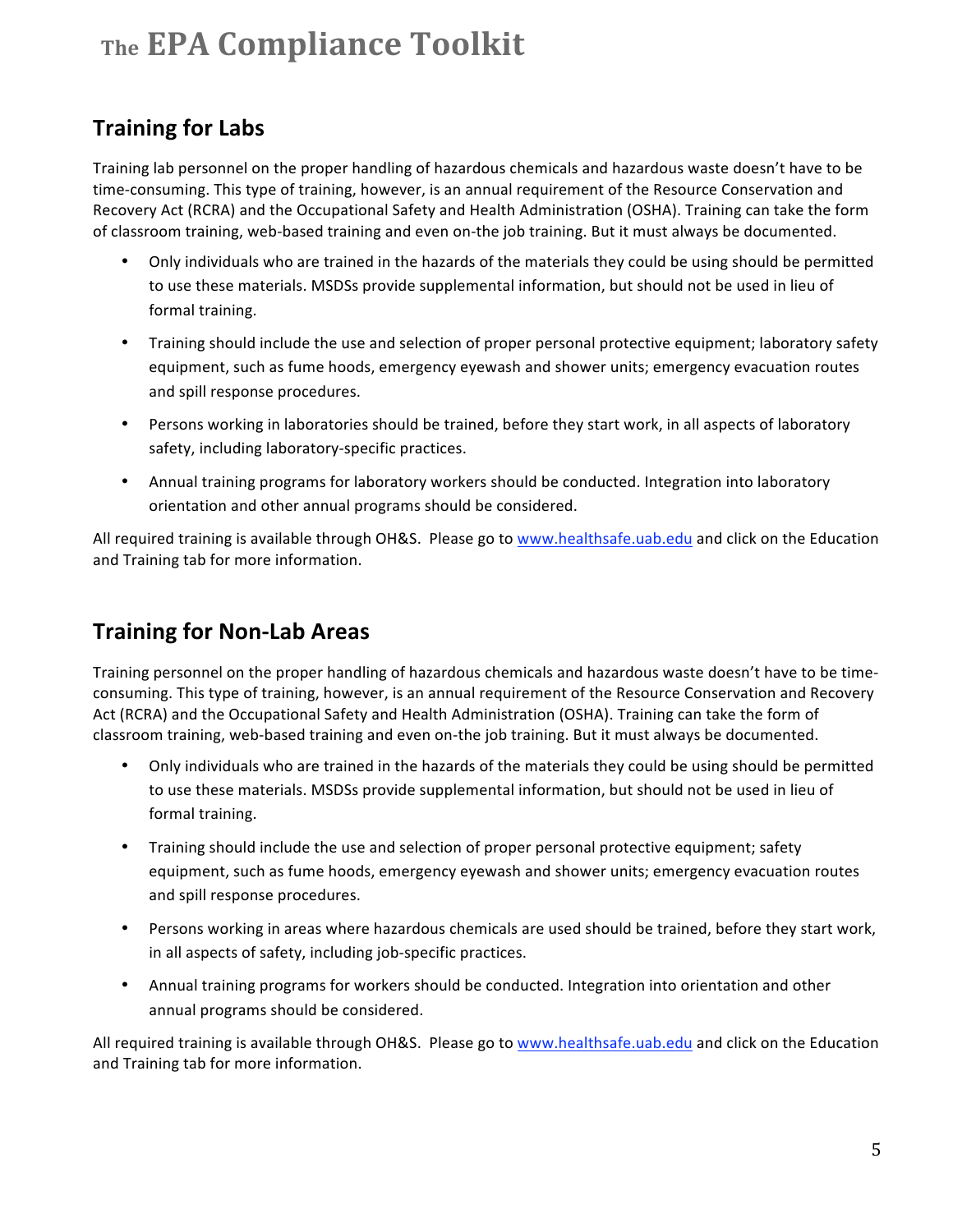#### What will I be asked?

Anyone in your work area could be asked questions or asked to produce documentation as part of the audit. Some
examples
include:

- 1. Do you have written manifests for hazardous waste you have disposed of? You must have three (3) years of
records
readily
available.
- 2. Do
you
have
a
written
or
electronic
chemical
inventory?
- 3. Any
controlled
substances
on
site
that
require
a
DEA
license?
- 4. What
wastes
are
generated
on
site?
- 5. Do you have documentation of proper chemical and hazardous waste training for all appropriate staff?
- 6. Do you have a satellite accumulation area for hazardous chemical and/or universal waste?
- 7. Are
wastes
properly
packaged,
labeled
and
under
required
volume
limits?
- 8. How
do
you
handle
spills
of
hazardous
materials?
- 9. What
are
you
allowed
to
pour
down
the
sink?

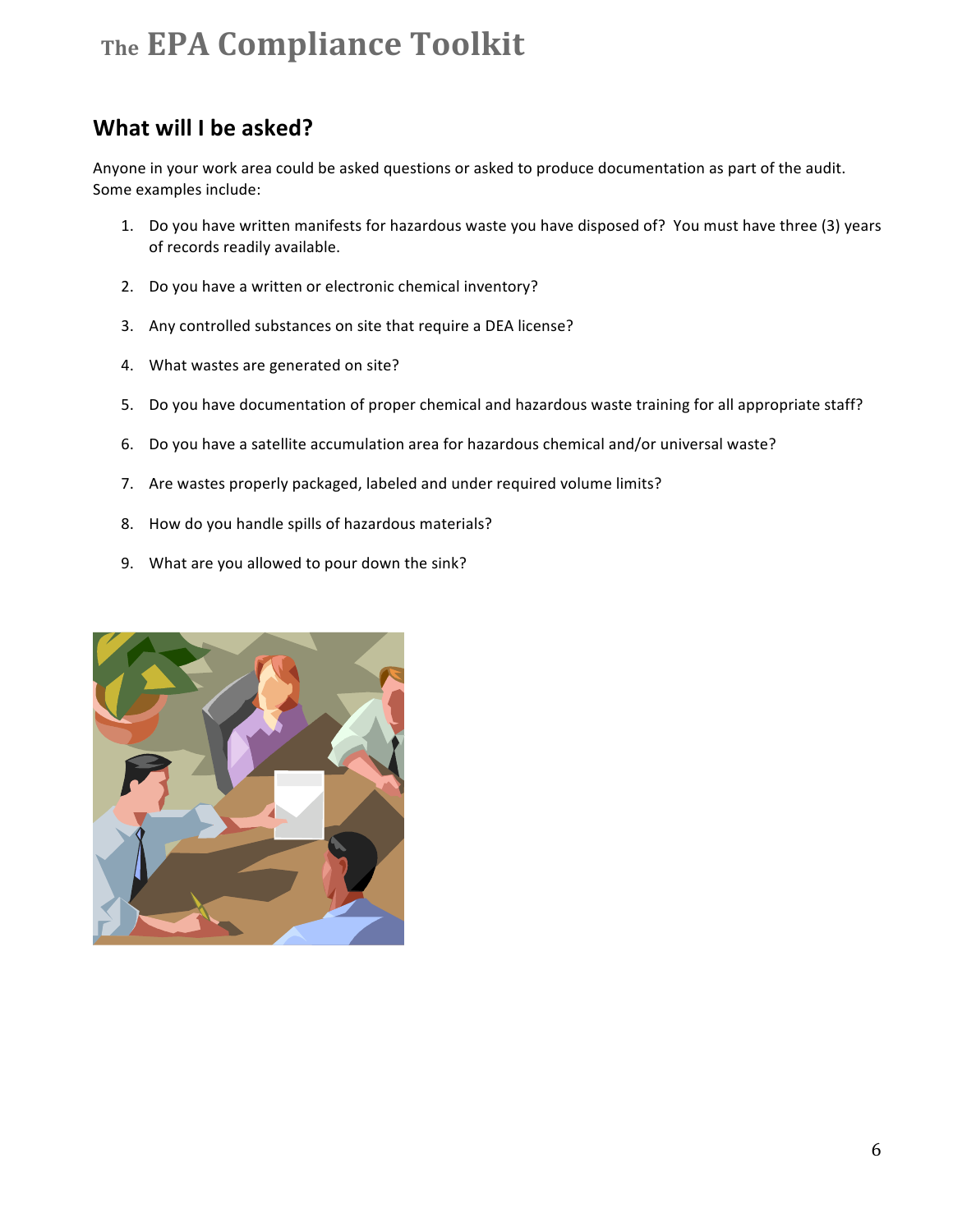## **Chemical
Inventory**

Laboratories at UAB are now being asked to submit copies of their chemical inventories during laboratory safety audits.
A
basic
inventory
only
requires
a
few
elements:

- 1. Name of the material  $-$  this is the common name of the material. While abbreviations and chemical formulas can be included, they are not a substitute for the name of the material.
- 2. **CAS number** Most of the regulations UAB must comply with use CAS numbers as the primary identification for materials. CAS numbers are unique identifiers for chemicals. The CAS number consists of three sets of numbers separated by dashes and may be inside brackets (ex.: water - [7732-18-5]). A chemical may have several different names, but it will only have one CAS number. Some materials will not have CAS numbers, so include a notation (ex.: N/A) on the inventory. CAS numbers are included on MSDSs,
most
labels
and
are
frequently
included
in
catalog
entries.
- 3. **Quantity on hand** an exact quantity is not necessary. Just list the container size and number of containers.
- 4. Location the building and room number are sufficient.
- 5. Contact information the name and phone number of someone who will be available and can answer questions
about
the
inventory.

The inventory should include all chemicals in the laboratory. While other information can be included (ex.: vendor; specific location within the lab), it is not necessary. The inventory should be updated as needed to add or remove
materials
and
include
the
date
of
the
last
update.

Note: You will be cited for old, accumulated or legacy chemicals regardless of where they are stored. Pack and manifest
outdated
chemicals
for
pick‐up
and
disposal.

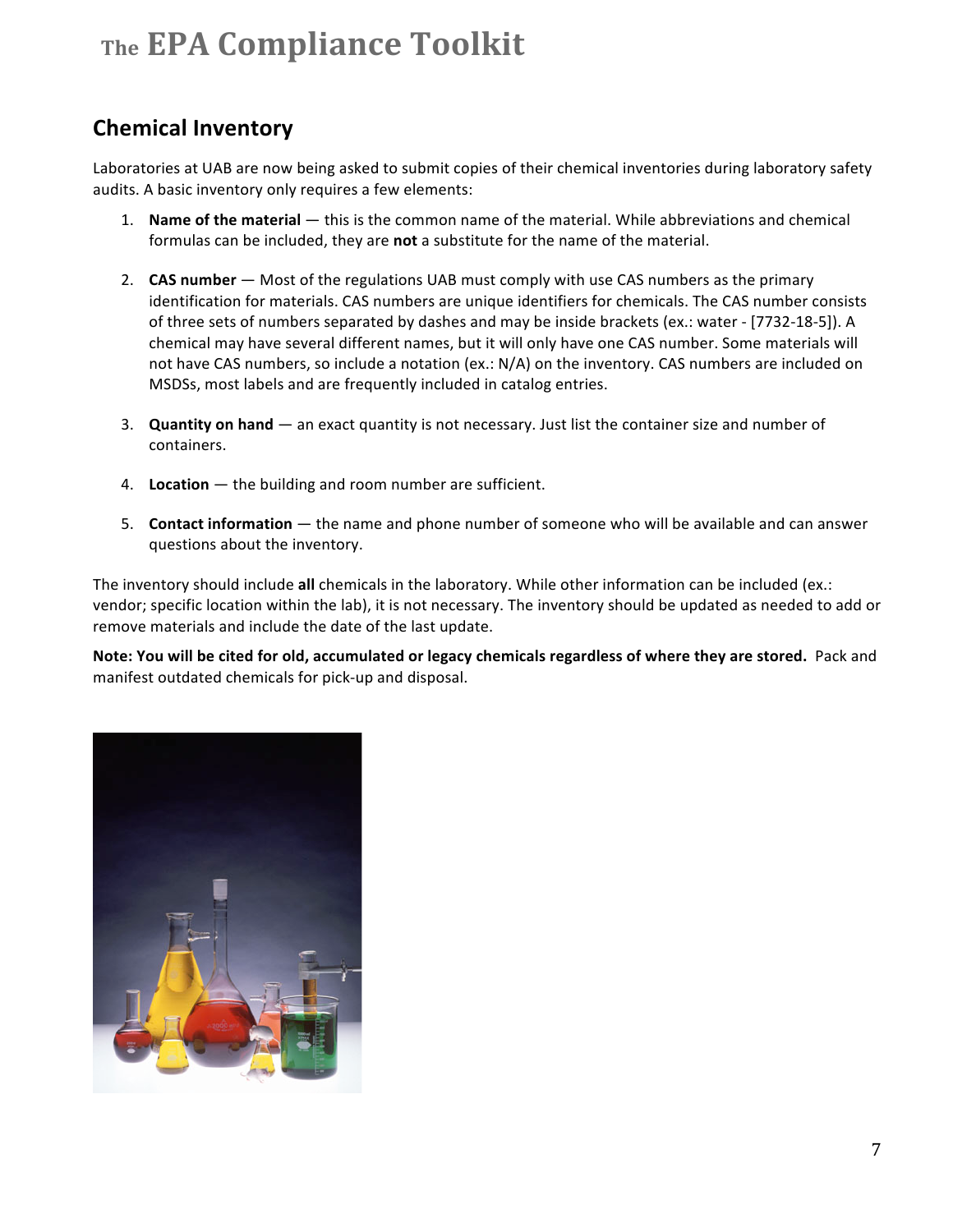#### **What
can
go
down
the
drain?**

It is UAB policy that no chemicals be disposed of "down the drain" without PRIOR APPROVAL from the Department of Occupational Health and Safety. The only exception is for drain cleaners and other cleaning products
expressly
designed
for
use
in
or
with
plumbing
fixtures.

Federal, State and local laws strictly regulate the disposal of all chemical and other potentially hazardous waste. Serious penalties, including fines and imprisonment, can result from improper waste disposal. All chemicals, even very small amounts should be handled through UAB's hazardous waste system. Centrifuge tubes, and other containers
with
small
amounts
of
xylene,
phenol,
or other
chemicals
should
be
emptied
into
a
collection container
before
being
autoclaved
or
disposed
of
through
the
red
barrel
waste
system.
The
collection container should
be
labeled
as
waste
and
have
a
listing
of
the
materials
it
contains.

More information on chemical waste disposal can be found on the OH&S website at http://www.healthsafe.uab.edu/pages/chemicalsafety/chemicalsafety.html . Sometimes a waste will have more than one type of hazard, such as biohazard/chemical, radioactive/chemical or biohazard/radioactive. When dealing with a mixed waste contact the Department of Occupational Health and Safety at 934-2487 for guidance.

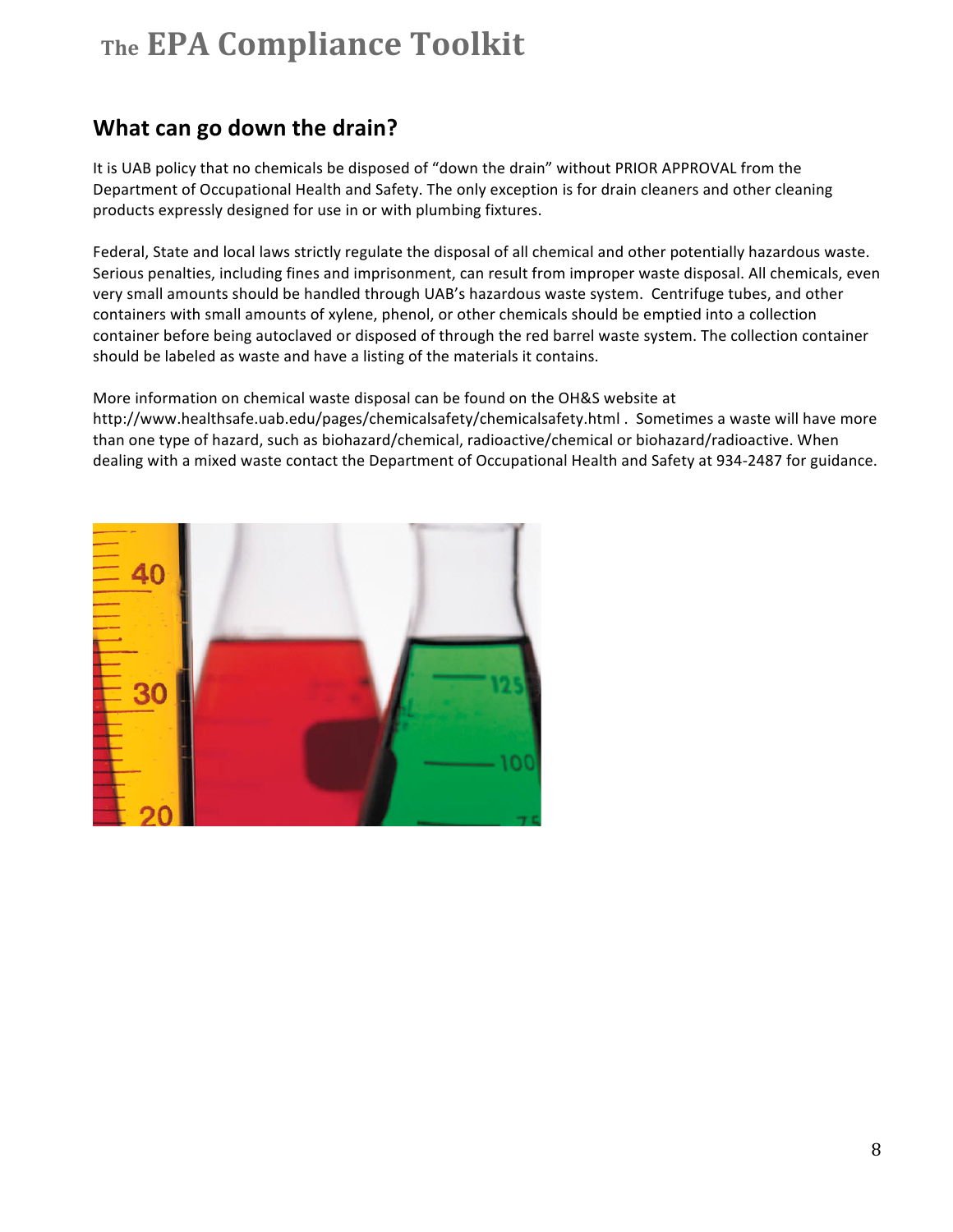#### **Managing
Hazardous
Waste**

Some
things
you
should
be
aware
of
include:

- Be sure everyone in your area having responsibility for hazardous waste handling has been properly trained according to instructions in the Chemical Safety and Waste Management Manual and that training has been documented by taking the on-line CS055 course on the OH&S website http://www.healthsafe.uab.edu/pages/educationandtraining/hazwastetraining.html.
- Ensure that bottles or collection containers are in good condition and are compatible with the material being contained in them. Collection containers must be closed at all times unless you are adding waste.
- Keep waste types separated to the fullest extent possible. (e.g. do not mix solvent waste with metal waste unless it is an integral part of the experiment).
- Label the container with the contents of the waste as soon as waste is added. Be as specific as possible as to content and percentages of chemicals contained in waste. A label that says "organic waste or solvents"
is
not
allowed
- Date the container when it is 90 to 95% full and do not overfill containers.
- Be sure and maintain all manifest records on past disposals to the waste facility and remember that waste that is corrosive, reactive, ignitable (flammable) or contains a toxic constituent such as lead, chromium, silver, chloroform, or benzene is considered hazardous and must be manifested to the waste facility. If you are unsure if a material or mixture of chemicals is a hazardous waste please contact the Hazardous Materials Facility at 4-3797 or Chemical Safety at 4-2487
- Store waste in a secure location under strict control of laboratory staff. Keep waste away from high foot traffic areas.

Recent spot checks in buildings have indicated that improper labeling, open containers, and containers in poor condition are the more noted items that need attention. Remember that signs of spilled material at the base of containers are indications of a potential release to the environment in the eyes of a regulatory official.

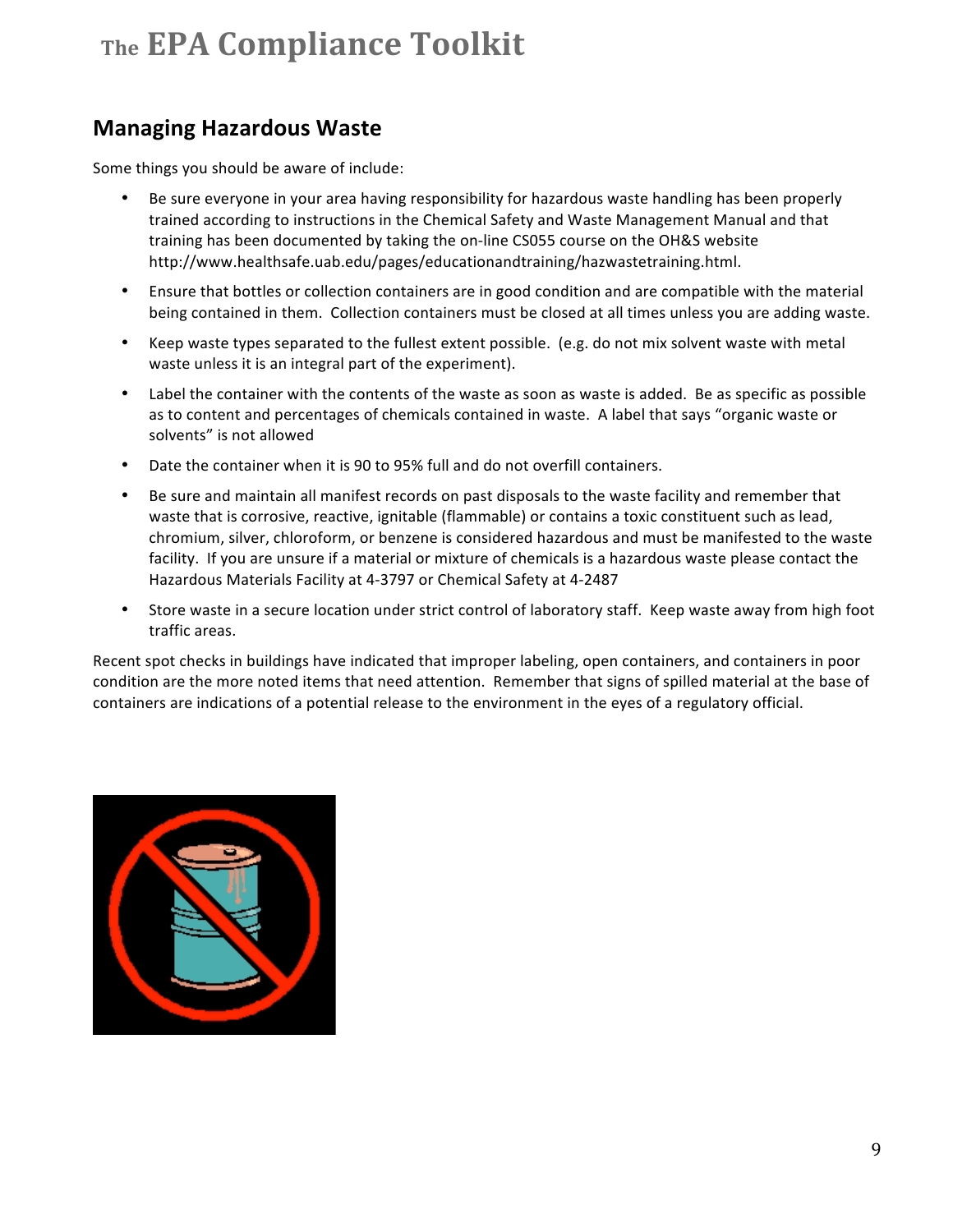#### **Satellite
Accumulation
Areas**

A Satellite Accumulation Area is a designated area near a process or location that generates hazardous waste where wastes are stored until they are moved to the Hazardous Materials Facility. The Satellite Accumulation Area
must
be
at
or
near
the
point
of
waste
generation
and
it
must
be
under
the
control
of
the
operator
(Principle Investigator or lab manager) of the process that is generating the waste.

Federal regulations allow generators (the lab) to store up to 55 gallons of hazardous waste or one quart of an acutely hazardous waste in the satellite accumulation area. There is no limit on the amount of time to accumulate
the
waste.
However,
once
a
container
is
considered
full,
the
lab
has
72
hours
to
have
the
container transferred
to
the
Hazardous
Materials
Facility.

Key
elements
include:

- The hazardous waste is stored in containers at or near the point of generation.
- No more than 55 gallons of hazardous waste (or one quart of acutely hazardous waste) is stored at each generation
point.
- While the facility is operating, the stored hazardous waste is under the control of the operator of the process generating
the
waste.
- Storage containers are in good condition and compatible with the waste.
- Storage containers are kept closed except when waste is added or removed.
- Storage containers are labeled with the words "Hazardous Waste" or with other words that identify the contents.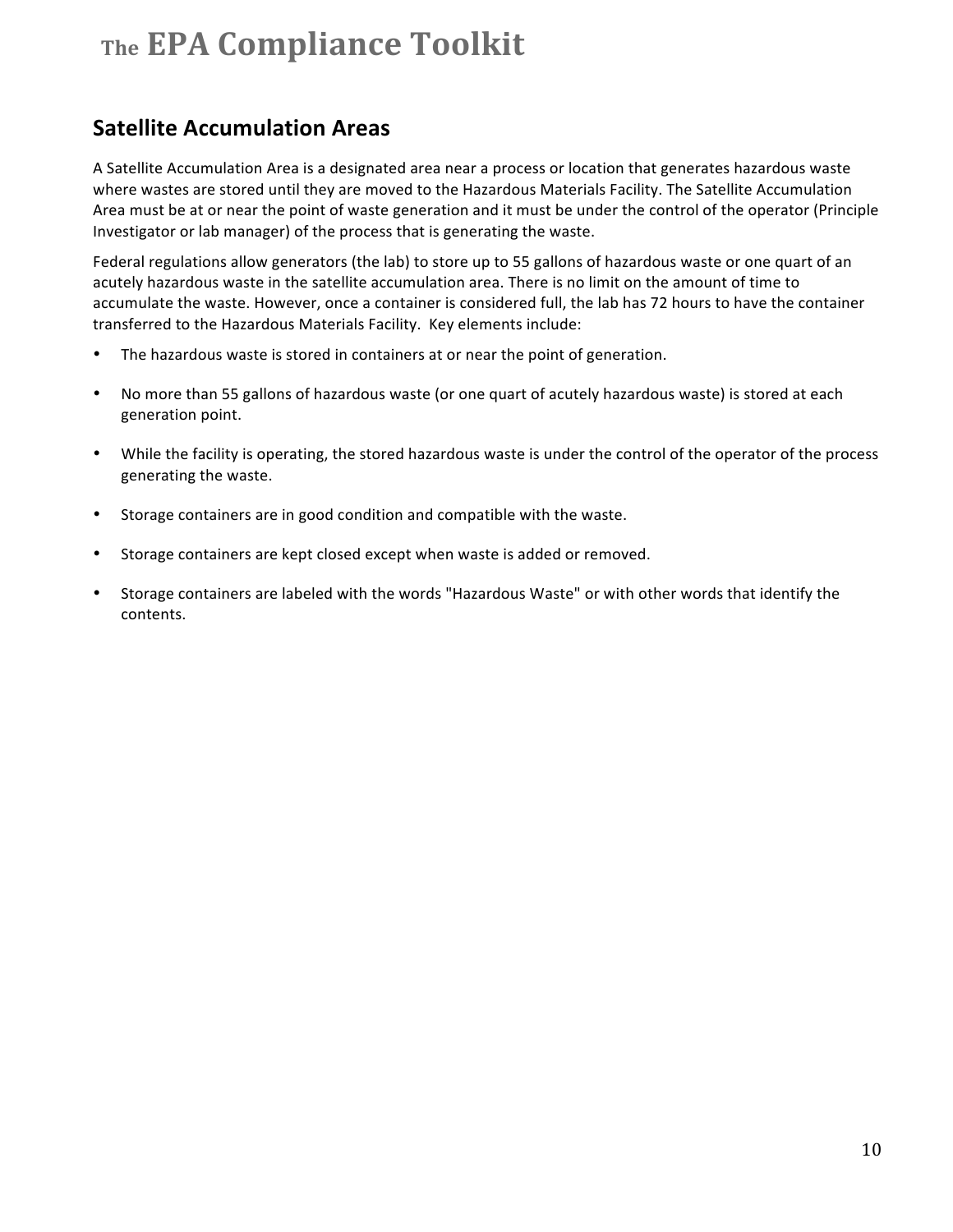#### **Signage**

Signs are used to warn employees of chemical and physical dangers, such as designated areas where carcinogens or
highly
toxic
chemicals
are
used
or
stored.
Principal
Investigators,
laboratory
managers
or
designee
must
post all high hazard areas or hazardous chemical storage areas with the proper signs.

Emergency phone numbers and emergency contact numbers of at least two (2) responsible people, with knowledge of the contents of the laboratory, must be posted on all laboratory doors. Someone must be available at
all
times
to
answer
questions
in
an
emergency.

Emergency notification signs are available from the Department of Occupational Health and Safety (934-2487).